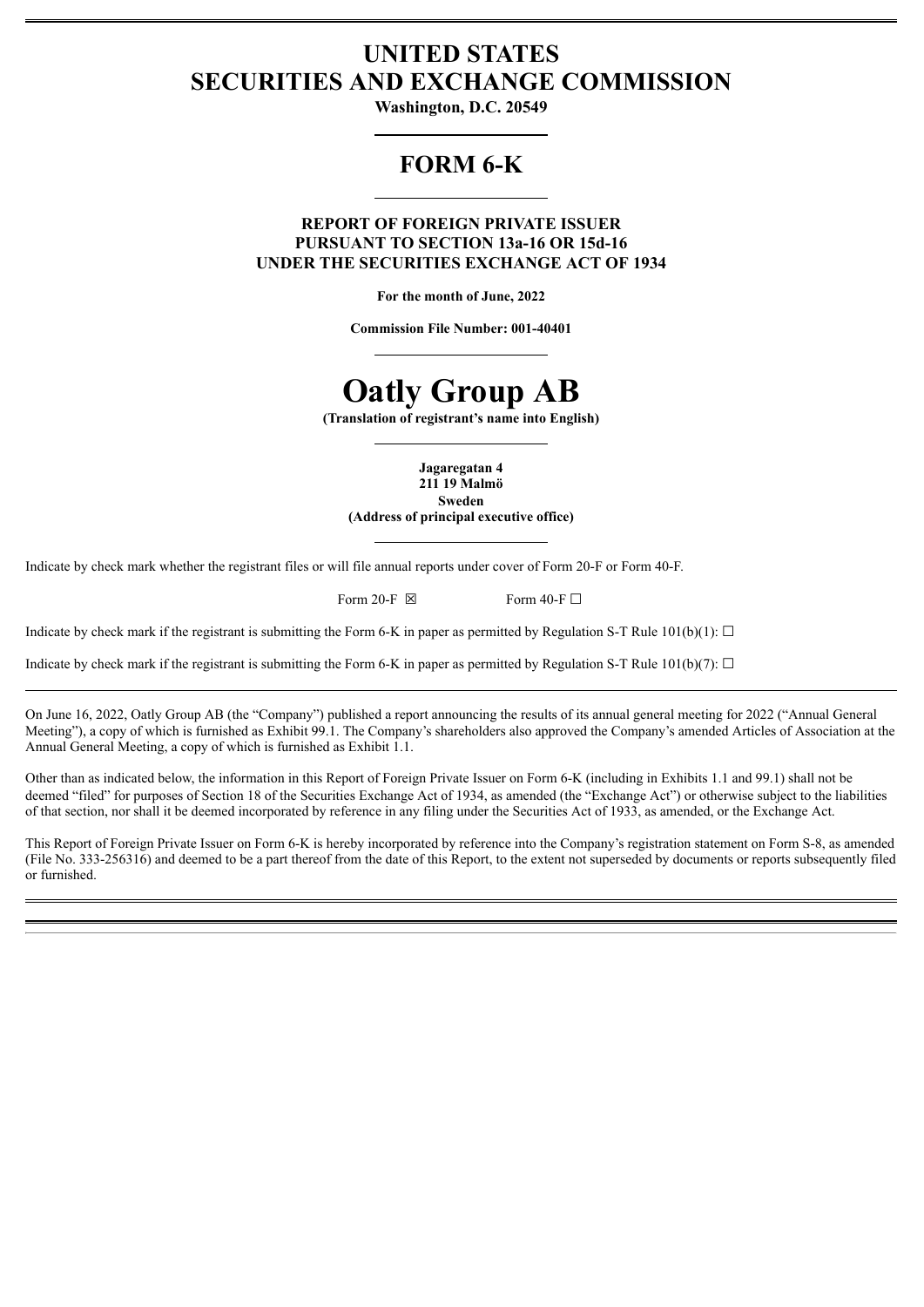# **EXHIBIT INDEX**

| Exhibit No. | Description                                                                                                          |
|-------------|----------------------------------------------------------------------------------------------------------------------|
| 99.         | <u>Articles of Association of Oatly Group AB, as amended</u><br>Press Release of Oatly Group AB, dated June 16, 2022 |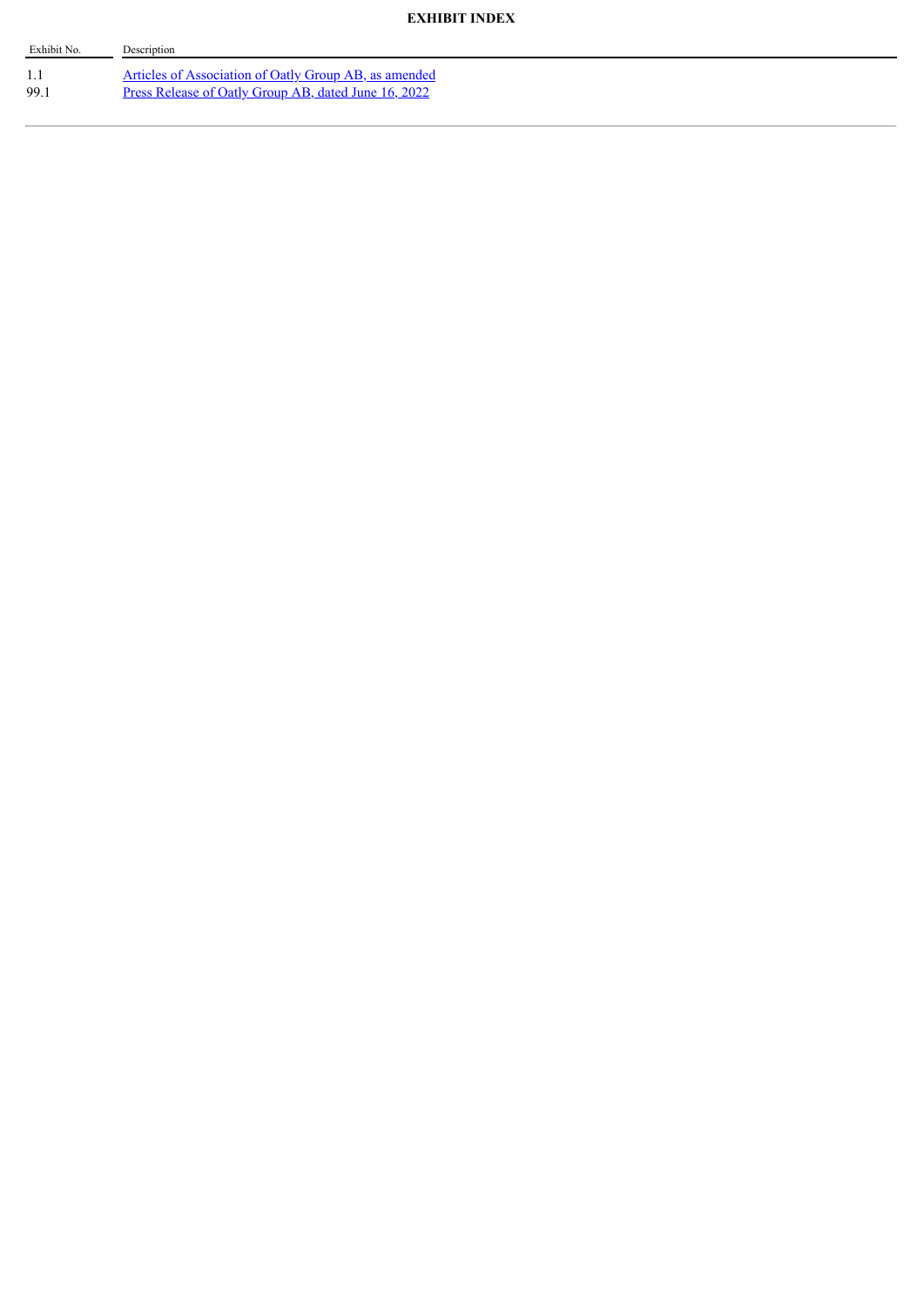## **SIGNATURES**

Pursuant to the requirements of the Securities Exchange Act of 1934, as amended, the registrant has duly caused this report to be signed on its behalf by the undersigned hereunto duly authorized.

## **Oatly Group AB**

Date: June 16, 2022 By: /s/ Christian Hanke

Christian Hanke Chief Financial Officer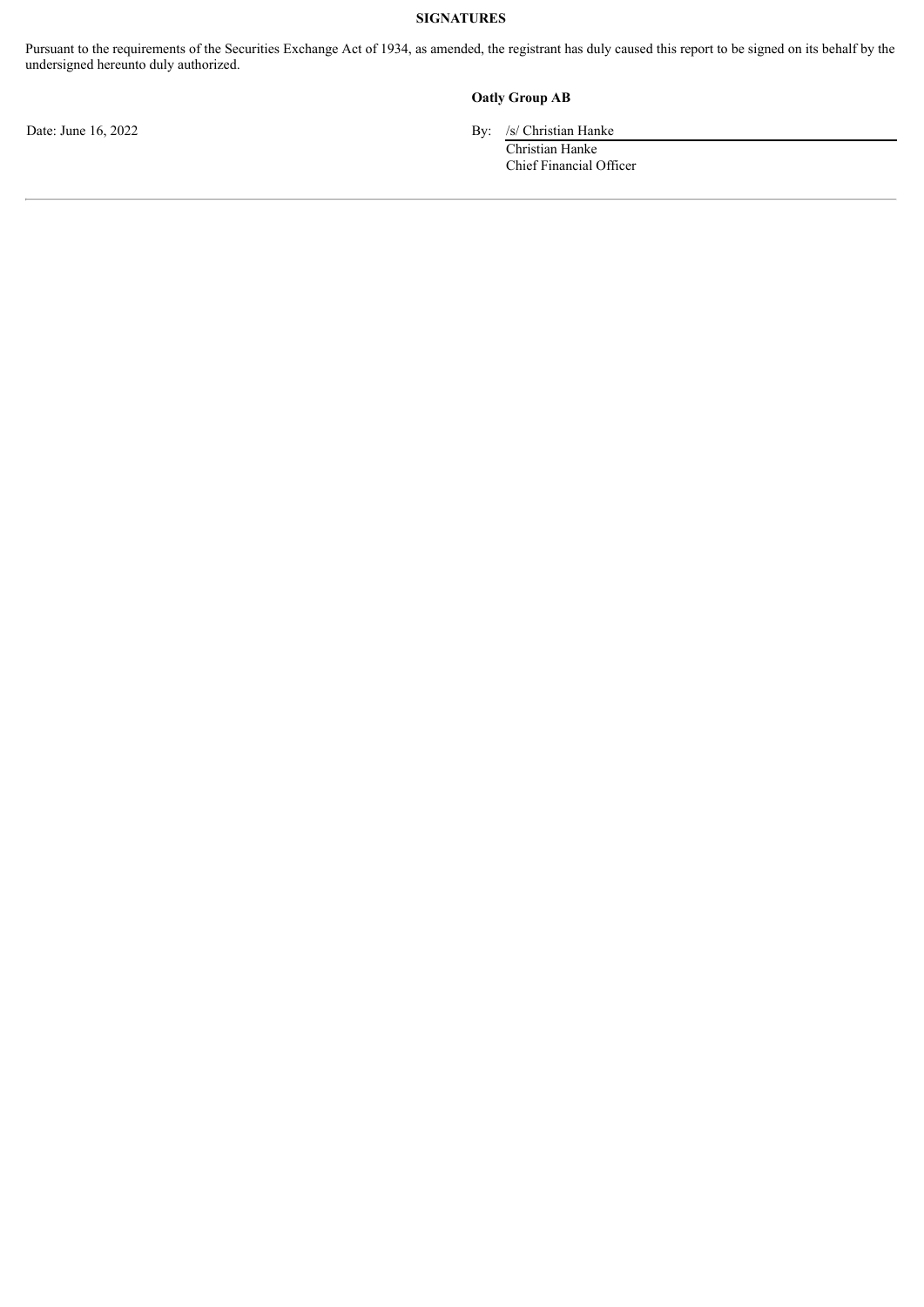<span id="page-3-0"></span>*N.B. The English text is an unofficial translation.*

Org. nr 559081-1989 *Company reg. no. 559081-1989*

### **BOLAGSORDNING** *ARTICLES OF ASSOCIATION*

**§ 1**

**§ 2**

Bolagets företagsnamn är Oatly Group AB (publ).

*The name of the company is Oatly Group AB (publ).*

Bolagets styrelse skall ha sitt säte i Skåne län, Malmö kommun.

*The registered of ice of the company's Board shall be in Skåne county, Malmö municipality.*

**§ 3**

Bolaget har till föremål för sin verksamhet att direkt eller via dotterbolag äga och förvalta fast och lös egendom samt värdepapper. Bolaget skall därjämte samordna de verksamheter som bedrivs av bolagets dotterbolag och/eller av andra företag vilka står i koncern- eller annan intressegemenskap med bolaget samt bedriva annan därmed förenlig verksamhet.

The object of the company's business is to own and manage real property, chattels and securities, either directly or through subsidiaries. The company shall also coordinate the business conducted by the company's subsidiaries and/or other group or affiliated companies and conduct *other ancillary activities.*

# **§ 4**

**§ 5**

Bolagets aktiekapital skall vara lägst 500 000 SEK och högst 2 000 000 SEK.

The share capital of the company shall be no less than SEK  $500,000$  and no more than SEK 2,000,000.

Antalet aktier i bolaget skall vara lägst 250 000 000 och högst 1 000 000 000.

The number of shares in the company shall be no less than  $250,000,000$  and no more than  $1,000,000,000$ .

**§ 6**

Styrelsen skall bestå av minst tre (3) och högst 13 ledamöter ("**Styrelseledamöter**") med högst fem (5) suppleanter.

The Board shall consist of not less than three  $(3)$  and not more than 13 board members ("Board Members") with no more than five  $(5)$ *deputy board members.*

Styrelseordföranden skall utses av bolagsstämman. Styrelseordföranden ska inte ha utslagsröst.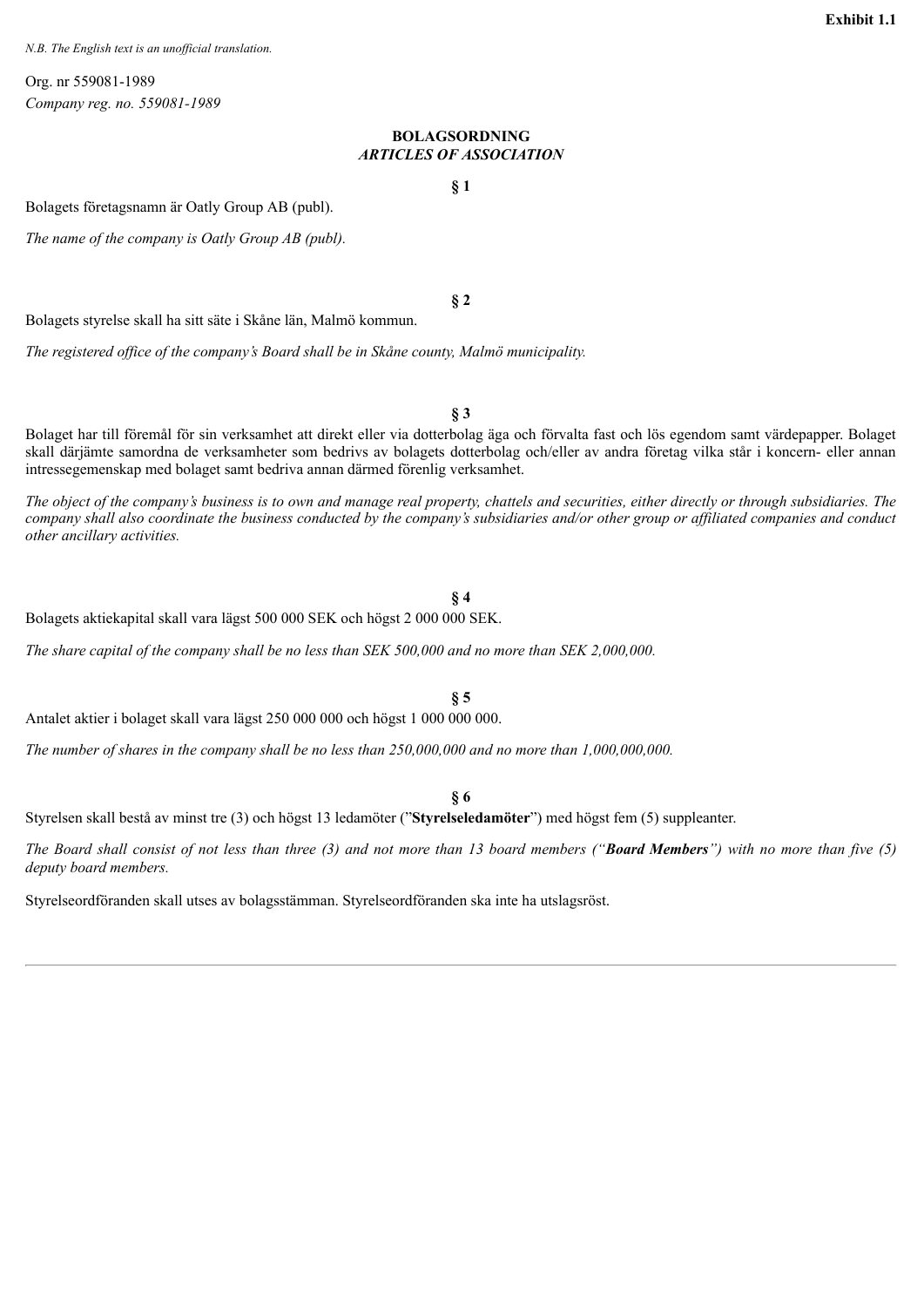#### The chairman of the Board shall be appointed by the general meeting. The chairman of the Board shall have no casting vote.

Var och en av Styrelseledamöterna ska utses för en mandattid som upphör vid slutet av den årsstämma som hålls under det tredje räkenskapsåret efter det år då Styrelseledamoten utsågs av bolagsstämman, Verlinvest S.A. (den "**Relevanta VI-Innehavaren**") eller China Resources (Holdings) Co. Limited (den "**Relevanta CR-Innehavaren**") (såsom tillämpligt), förutsatt att mandattiden för sådan Styrelseledamot ska fortsätta löpa till dess att hans eller hennes efterträdare utsetts och med förbehåll för hans eller hennes tidigare död, avgång eller entledigande.

Each Board Member shall serve for a term ending on the date of the third annual general meeting following the annual general meeting at which such Board Member was appointed by the general meeting, Verlinvest S.A. (the "Relevant VI Holder") or the China Resources (Holdings) Co. Limited (the "Relevant CR Holder") (as applicable), provided that the term of each Board Member shall continue until the election of his or her successor and be subject to his or her earlier death, resignation or removal.

Så länge som den Relevanta VI-Innehavaren, direkt eller indirekt, innehar minst fem (5) %, tio (10) % respektive 15 % av det totala antalet aktier i bolaget ska den Relevanta VI-Innehavaren ha rätt att utse en (1), två (2) respektive tre (3) ledamöter till styrelsen. Oaktat detta ska bolagsstämman dock alltid utse sådant antal ledamöter till styrelsen som krävs för att kravet i 8 kap. 47§ aktiebolagslagen (2005:551) är uppfyllt. Om visst antal styrelseledamöter enligt de regler som gäller för sådan börs eller annan erkänd handelsplats där bolagets aktier eller depåbevis från tid till annan är upptagna för handel ska utgöras av "oberoende" personer, så ska sådana oberoende ledamöter väljas av bolagsstämman (och således inte påverka den Relevanta VI‑Innehavarens rätt att utse ledamöter enligt ovan).

As long as the Relevant VI Holder, directly or indirectly, holds at least five (5) %, ten (10) % or 15 %, respectively, of the total number of all shares, the Relevant VI Holder shall have the right to appoint one  $(1)$ , two  $(2)$  or three  $(3)$  Board Members respectively. Without prejudice to the foregoing, the general meeting shall appoint such number of Board Members as is required to satisfy the requirement in Chapter 8, Section 47 of the Companies Act (2005:551). If a certain number of Board Members are required to be "independent" within the meaning of the rules of any stock exchange or other recognized marketplace on which the company's shares or depository receipts are traded, then such independent Board Members shall be appointed by the general meeting (and shall not affect the Relevant VI Holder's rights to appoint Board *Members in accordance with the foregoing).*

Så länge som den Relevanta CR-Innehavaren, direkt eller indirekt, innehar minst fem (5) %, tio (10) % respektive 15 % av det totala antalet aktier i bolaget ska den Relevanta CR-Innehavaren ha rätt att utse en (1), två (2) respektive tre (3) ledamöter till styrelsen. Oaktat detta ska bolagsstämman dock alltid utse sådant antal ledamöter till styrelsen som krävs för att kravet i 8 kap. 47§ aktiebolagslagen (2005:551) är uppfyllt. Om visst antal styrelseledamöter enligt de regler som gäller för sådan börs eller annan erkänd handelsplats där bolagets aktier eller depåbevis från tid till annan är upptagna för handel ska utgöras av "oberoende" personer, så ska sådana oberoende ledamöter väljas av bolagsstämman (och således inte påverka den Relevanta CR‑Innehavarens rätt att utse ledamöter enligt ovan).

As long as the Relevant CR Holder, directly or indirectly, holds at least five (5) %, ten (10) % or 15 %, respectively, of the total number of all shares, the Relevant CR Holder shall have the right to appoint one (1), two (2) or three (3) Board Members respectively. Without prejudice to the foregoing, the general meeting shall appoint such number of Board Members as is required to satisfy the requirement in Chapter 8, Section 47 of the Companies Act (2005:551). If a certain number of Board Members are required to be "independent" within the meaning of the rules of any stock exchange or other recognized marketplace on which the company's shares or depository receipts are traded, then such independent Board Members shall be appointed by the general meeting (and shall not affect the Relevant CR Holder's rights to appoint *Board Members in accordance with the foregoing).*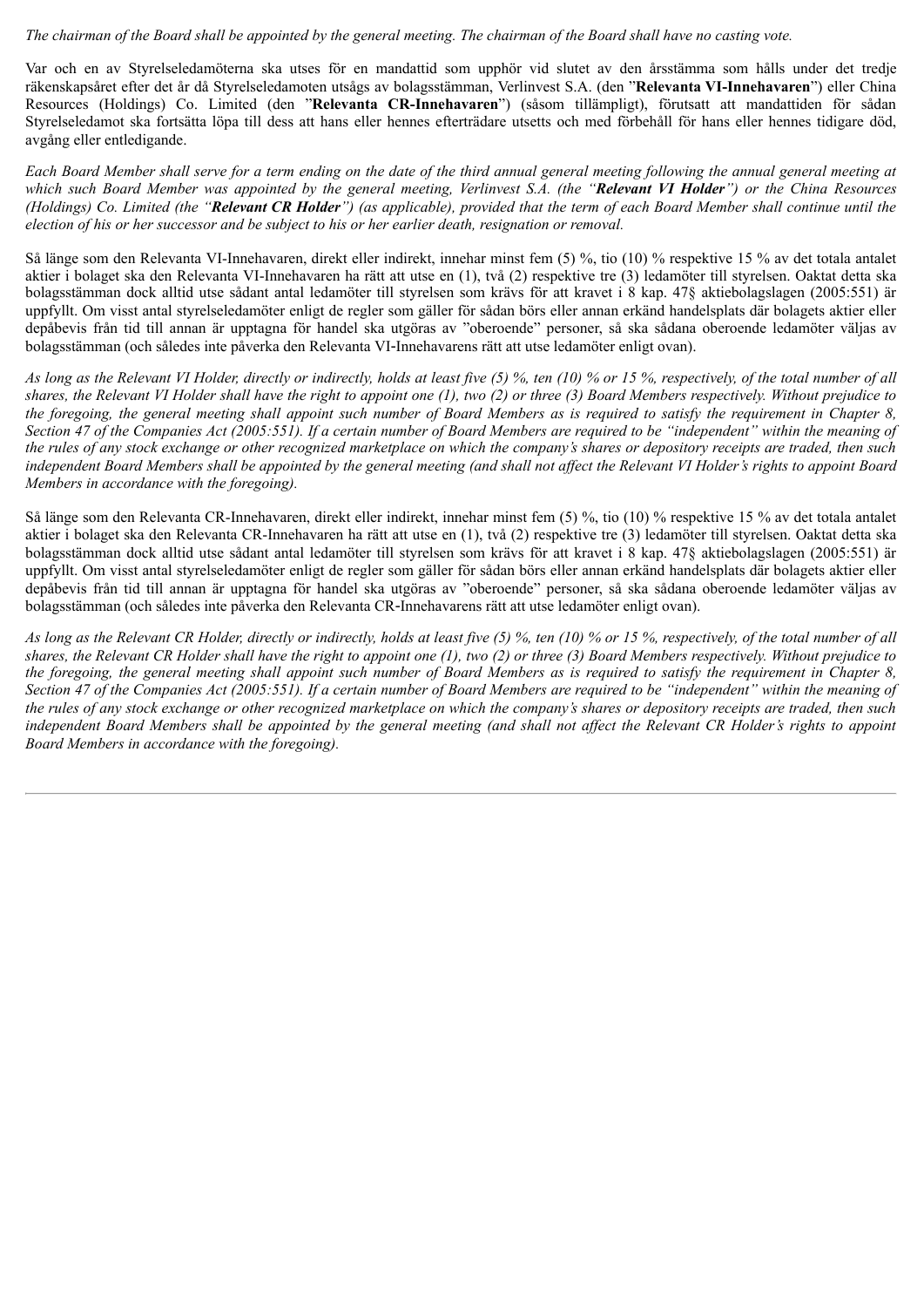Styrelseledamöter som utsetts av Relevant VI-Innehavare benämns härefter som "**Relevant VI-Ledamot**" och Styrelseledamöter som utsetts av Relevant CR-Innehavare benämns härefter som "**Relevant CR-Ledamot**" (tillsammans "**Relevanta Ledamöter**").

Board Members appointed by the Relevant VI Holder are hereinafter referred to as "Relevant VI Board Members" and Board Members appointed by the Relevant CR Holder are hereinafter referred to as "Relevant CR Board Members (jointly "Relevant Board Members").

Relevanta Ledamöter kan endast avlägsnas eller ersättas av den Relevanta VI-Innehavaren eller den Relevanta CR‑Innehavaren (såsom tillämpligt). Om ingen Relevant VI-Innehavare eller Relevant CR‑Innehavare (såsom tillämpligt) finns får samtliga ledamöter i styrelsen endast avlägsnas eller ersättas av bolagsstämman. Styrelseledamöter som utses av bolagsstämman kan endast avlägsnas eller ersättas av bolagsstämman med förbehåll för vad som gäller enligt svensk lag. Om Styrelseledamöter (förutom sådana arbetstagarrepresentanter som utses enligt svensk lag) avgår, på grund av dödsfall, egen avgång, entledigande eller annat skäl, ska efterträdare till sådana Styrelseledamöter inte utgöras av anställda eller ledningspersoner i Bolaget, med förbehåll för vad som gäller enligt svensk lag.

Relevant Board Members may only be removed or replaced by the Relevant VI Holder or the Relevant CR Holder (as applicable). If no Relevant VI Holder or Relevant CR Holder (as applicable) exists, then all Board Members may only be removed or replaced by the general meeting. Board Members appointed by the general meeting may only be removed or replaced by the general meeting, to the extent permitted under Swedish law. When Board Members (other than employee representatives appointed under Swedish law) are removed/retired due to death, resignation, termination of service term or removal for other reasons, the successors of such removed/retired Board Members cannot *be the employees or of icers of the Company, to the extent permitted under Swedish law.*

**§ 7**

För att Styrelsen ska vara beslutsför ska, utöver vad som följer av aktiebolagslagen (2005:551), (i) minst en (1) Relevant VI-Ledamot vara närvarande, förutsatt att den Relevanta VI‑Innehavaren, direkt eller indirekt, innehar minst 15 % av det totala antalet aktier i bolaget och (ii) minst en (1) Relevant CR‑Ledamot vara närvarande, förutsatt att den Relevanta CR‑Innehavaren, direkt eller indirekt, innehar minst 15 % av det totala antalet aktier i bolaget.

The quorum at a Board meeting shall, in addition to the provisions of the Companies Act (2005:551), require the presence of (i) at least one (1) Relevant VI Board Member, provided that the Relevant VI Holder, directly or indirectly, holds at least 15 % of the total number of all shares and (ii) at least one (1) Relevant CR Board Member, provided that the Relevant CR Holder, directly or indirectly, holds at least 15  $\%$ *of the total number of all shares.*

#### **§ 8**

Bolaget skall ha lägst en och högst två revisorer med eller utan revisorssuppleant, eller ett registrerat revisionsbolag.

The company shall appoint not less than one and not more than two auditors, with or without deputy auditor, or one registered accounting *firm.*

**§ 9**

Bolagsstämma skall hållas i Malmö eller Stockholm efter styrelsens bestämmande.

*General meetings shall be held in Malmö or Stockholm, as decided by the Board.*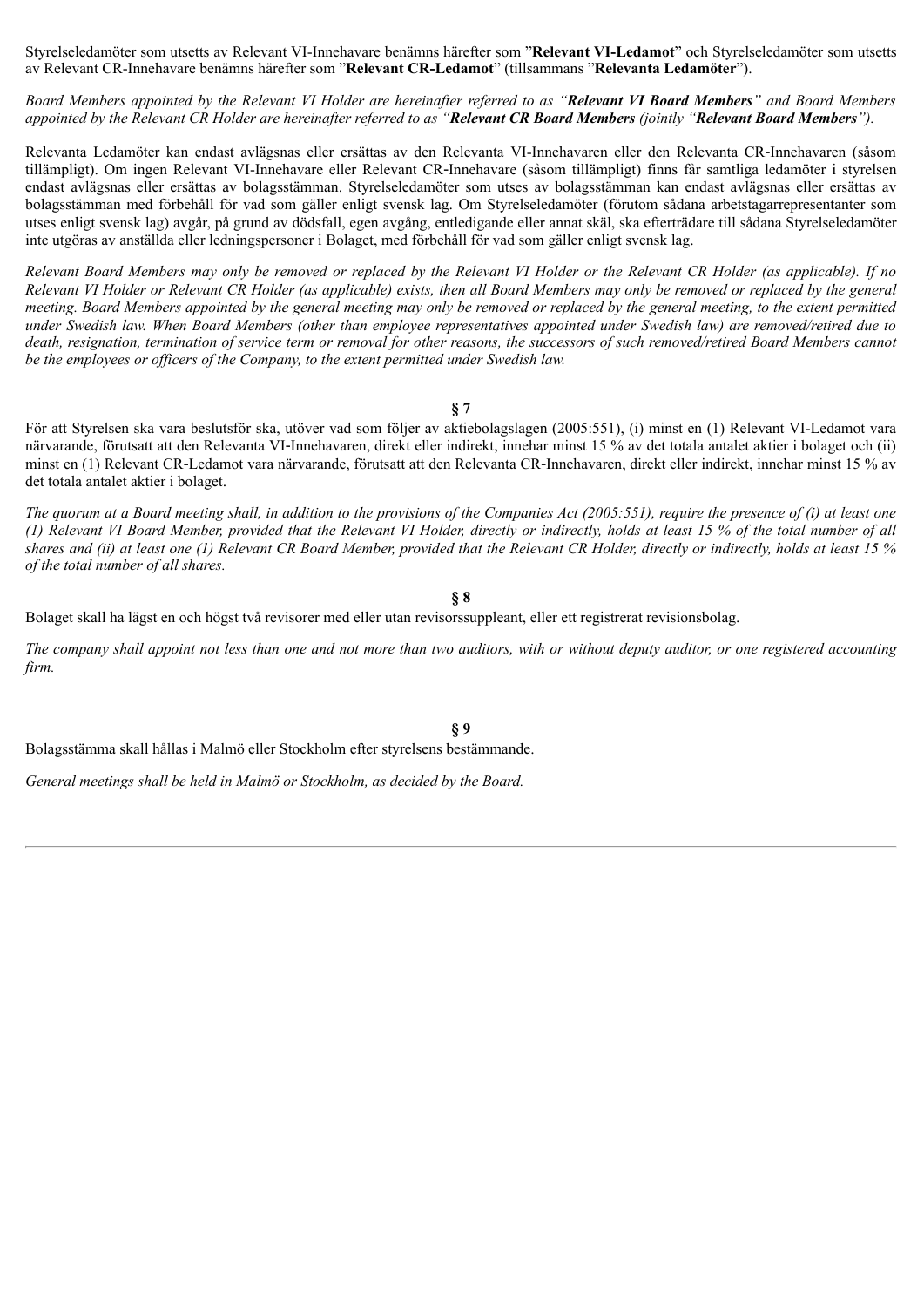Kallelse till bolagsstämma skall ske genom annonsering i Post- och Inrikes Tidningar och på bolagets webbplats. Att kallelse skett skall annonseras i Dagens Industri. Aktieägare som vill delta i bolagsstämma, skall göra anmälan till bolaget senast den dag som anges i kallelsen till stämman. Sistnämnda dag får inte vara söndag, annan allmän helgdag, lördag, midsommarafton, julafton eller nyårsafton och inte infalla tidigare än femte vardagen före bolagsstämman.

Notice convening a general meeting shall be published in the Swedish Official Gazette and on the company's website. It shall be published in Dagens Industri that notice convening a general meeting has been made. Shareholders that wish to participate shall notify the company of their intention to participate by the date specified in the notice convening the meeting. The last-mentioned day must not be a Sunday, other public holiday, Saturday, Midsummer's Eve, Christmas Eve or New Year's Eve and not fall earlier than the fifth weekday prior to the meeting.

Aktieägare får vid bolagsstämma medföra högst två biträden, dock endast om aktieägaren anmäler antalet biträden till bolaget på det sätt som anges i föregående stycke.

At a general meeting, shareholders may be accompanied by not more than two assistants, however only if the shareholder has notified the *company of the number of assistants in the manner stated in the previous paragraph.*

#### **§ 10**

Styrelsen får inför en bolagsstämma besluta att aktieägarna skall kunna rösta per post före stämman. Poströstning skall om styrelsen så beslutar kunna ske med elektroniska medel.

The Board shall be authorised to allow shareholders to vote by mail prior to a general meeting. Mail voting may be made by electronic *means if the Board so decides.*

Styrelsen får samla in fullmakter enligt det förfarande som anges i 7 kap. 4 § 2 st. aktiebolagslagen (2005:551).

The Board has the right to collect power of attorneys pursuant to the procedure in Chapter 7 Section 4 Paragraph 2 of the Swedish *Companies Act (2005:551) (Sw. aktiebolagslagen (2005:551)).*

#### **§ 11**

Bolagets räkenskapsår skall vara 1 januari till 31 december.

*The financial year of the company shall be 1 January to 31 December.*

**§ 12**

Bolagets aktier ska vara registrerade i ett avstämningsregister enligt lagen (1998:1479) om värdepapperscentraler och kontoföring av finansiella instrument.

The company's shares shall be registered in a securities register in accordance with Swedish Central Securities Depositories and Financial *Instruments Accounts Act (1998:1479).*

#### **§ 13**

Utan inskränkning av svenska forumbestämmelser och utan tillämpning av 7 kap. 54 § aktiebolagslagen (2005:551) ska *United States Districts Court for the Southern District of New York* utgöra exklusivt forum för hantering av krav som har inlämnats i USA baserat på *US Securities Act från 1933* i dess vid var tid gällande lydelse, såvida inte bolaget skriftligen samtycker till val av ett alternativt forum.

Without any infringement on Swedish forum provisions and without applying Chapter 7, Section 54 of the Swedish Companies Act (2005:551), the United States District Court for the Southern District of New York shall be the sole and exclusive forum for resolving any *complaint filed in the United States asserting a cause of action*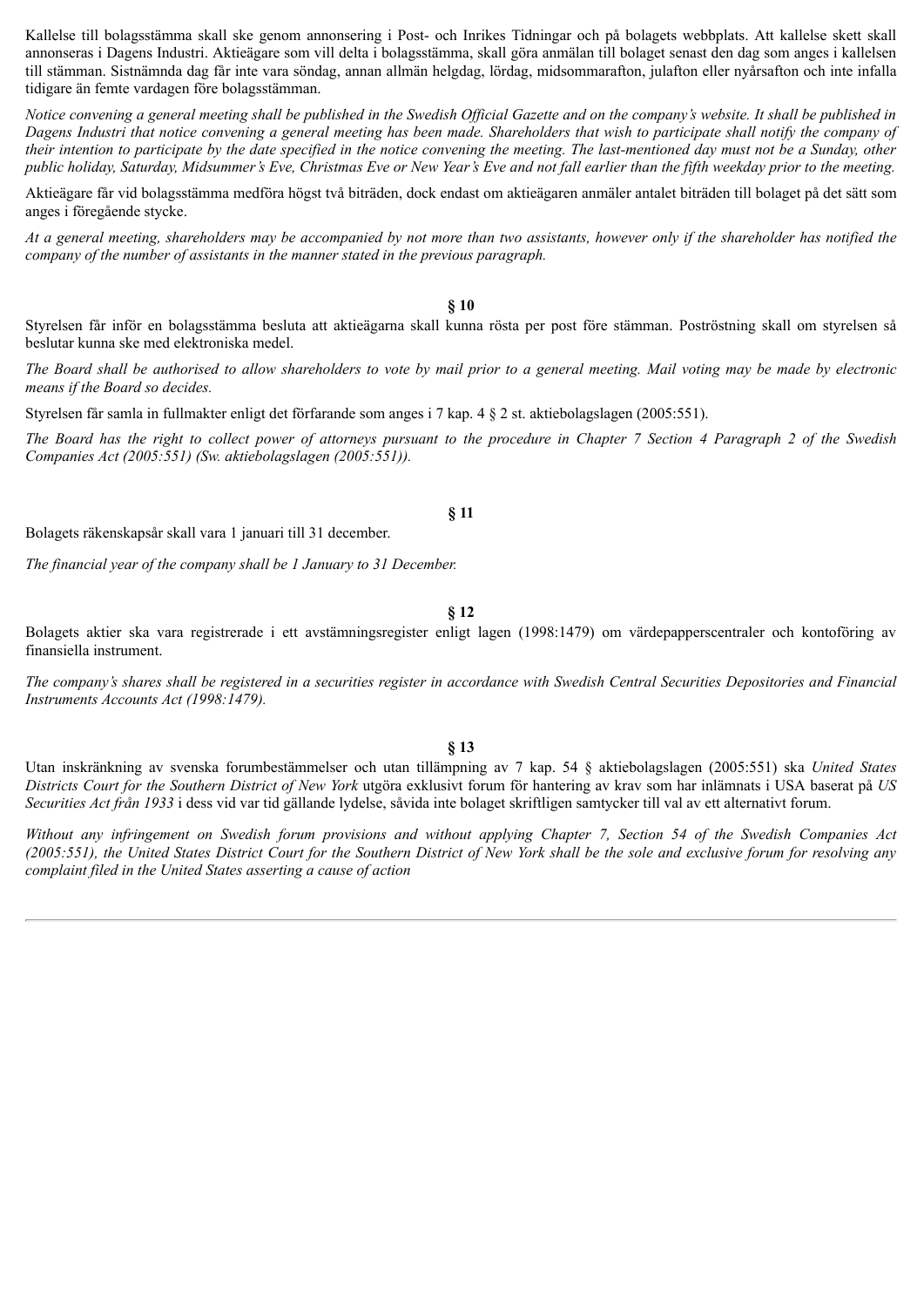arising under the U.S. Securities Act of 1933, as amended, unless the company consents in writing to the selection of an alternative forum.

 $\overline{\phantom{a}}$  , where  $\overline{\phantom{a}}$  , where  $\overline{\phantom{a}}$  , where  $\overline{\phantom{a}}$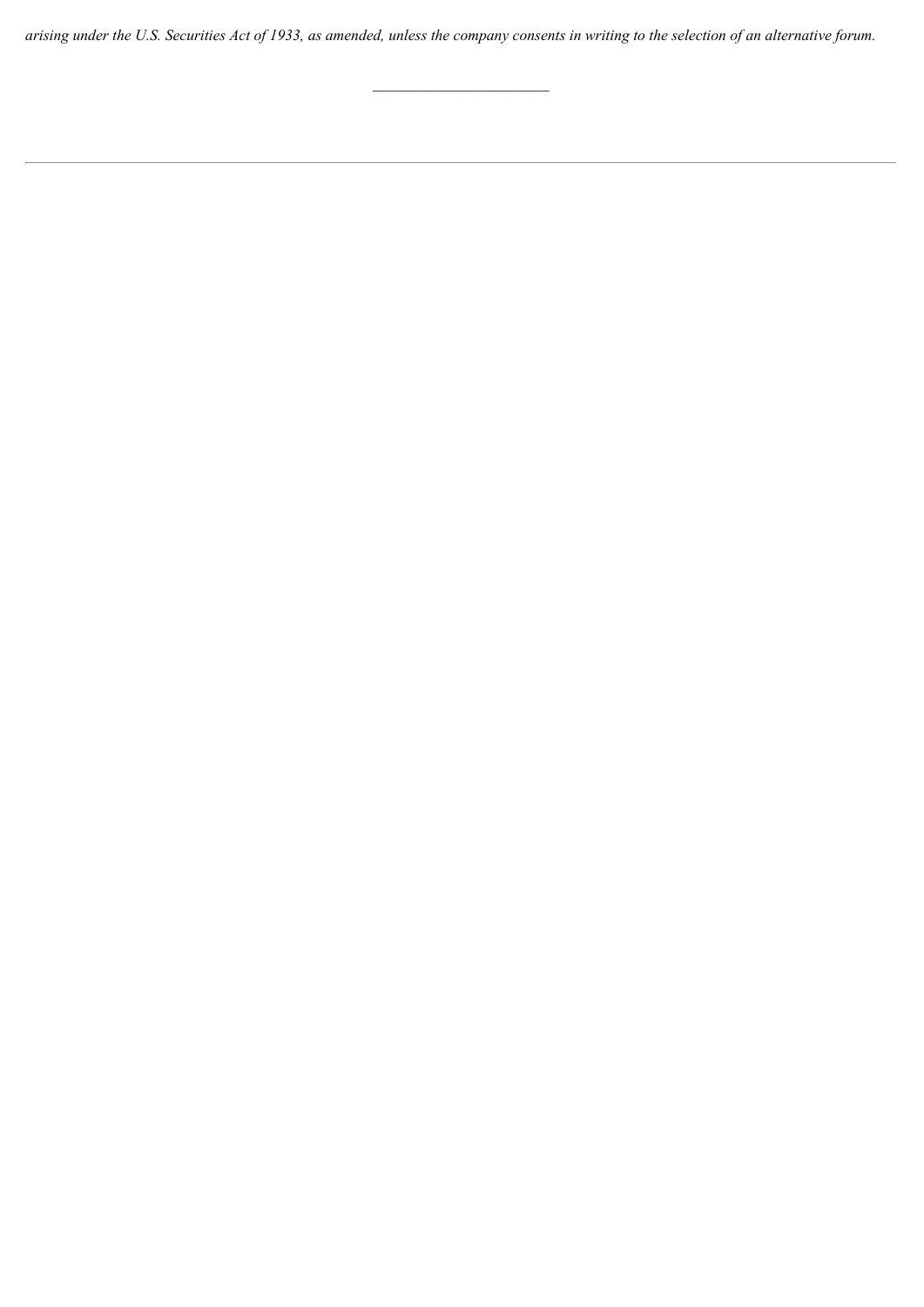

#### **Oatly Group AB Announces Results of 2022 Annual General Meeting**

<span id="page-8-0"></span>MALMÖ, Sweden, June 16, 2022 – Oatly Group AB (Nasdaq: OTLY) ("Oatly" or the "Company"), the world's original and largest oat drink company, today announced the results of its Annual General Meeting of shareholders (the "AGM") held on June 16, 2022.

The AGM adopted, inter alia, the following resolutions:

#### Adoption of the balance sheet and income statement, disposition regarding the Company's results and discharge from liability

The AGM adopted the Company's profit and loss account and the balance sheet as well as the consolidated profit and loss account and consolidated balance sheet.

The AGM resolved, in accordance with the board of directors' proposal, that no dividend was to be distributed for the financial year 2021 and that the Company's result for the financial year 2021 was to be carried forward.

The AGM also discharged the board of directors and the CEO from liability for the financial year 2021.

#### **Number of members of the board of directors**

The AGM resolved, in accordance with the nominating and corporate governance committee's proposal, that the number of members of the board of directors shall be twelve (12). One of the members of the board of directors is an employee representative.

#### **Remuneration to the members of the board of directors and the auditor**

The AGM resolved, in accordance with the remuneration committee's proposal, that the fee to each member of the board of directors, who is not employed by the Company or any of its subsidiaries, shall be USD 60,000, that the fee for the chairperson of the audit committee shall be USD 22,500 and that the fee for an ordinary member of the audit committee shall be USD 10,000. The AGM also resolved, in accordance with the remuneration committee's proposal, that the fee for the chairperson of the remuneration committee shall be USD 22,500, that the fee for an ordinary member of the remuneration committee shall be USD 10,000, that the fee for the chairperson of the nominating and corporate governance committee shall be USD 22,500 and that the fee for an ordinary member of the nominating and corporate governance committee shall be USD 10,000.

The AGM resolved, in accordance with the audit committee's recommendation, that the auditor fees shall be paid in accordance with approved invoices.

#### **Election of auditor**

The AGM resolved, in accordance with the audit committee's recommendation, that the registered auditing company Ernst & Young Aktiebolag is reelected as auditor for the period until the end of the next AGM.

#### **Resolution regarding amendments to the articles of association**

The AGM resolved, in accordance with the board of directors' proposal, that the number of shares in the Company shall be no less than 250,000,000 and no more than 1,000,000,000.

#### Authorization for the board of directors to resolve on new issue of shares and/or warrants and/or convertible bonds

The AGM resolved, in accordance with the board of directors' proposal, to authorize the board of directors, on one or more occasions during the period until the next AGM, to resolve on new issue of shares and/or warrants and/or convertible bonds. Such issues should not entail an increase in the Company's registered share capital or the number of shares in the Company by more than a total of 20 percent, based on the Company's registered share capital or number of shares before utilizing the authorization. The new issue of shares and/or warrants and/or convertible bonds may be performed with or without deviation from the shareholders' preferential rights. The board of directors' resolution may provide for payment in kind, payment against set-off and/or other terms.

For more detailed information regarding the contents of the resolutions, please refer to the notice to the AGM and the complete proposals, which have previously been published and are available on the Company's website, https://investors.oatly.com/corporate-governance/agm.

#### **About Oatly**